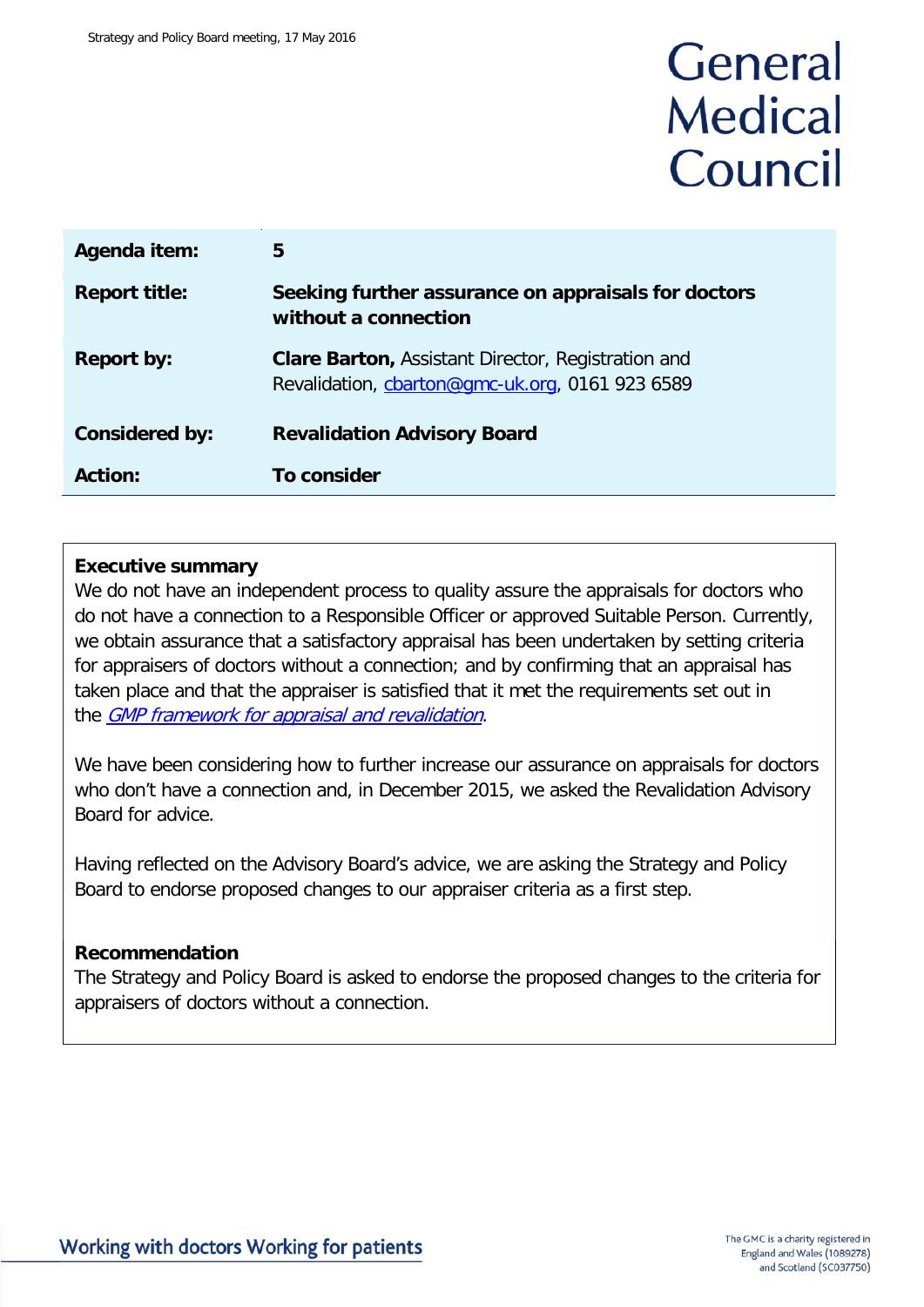#### **Our regulatory powers**

**1** All licensed doctors are legally obliged to participate in revalidation, irrespective of whether or not they have a connection to a Responsible Officer (RO) or Suitable Person (SP). We require doctors who do not have such a connection to submit a range of information each year to support their revalidation. This includes information about their annual appraisal. If the doctor doesn't provide the information without a reasonable excuse, we have powers to withdraw their licence<sup>[\\*](#page-1-0)</sup>.

#### Appraiser criteria

- **2** We also ask for information from appraisers to confirm that doctors who don't have a connection have undertaken satisfactory annual appraisals that meet our requirements.
- **3** Doctors who undertake appraisals for doctors who don't have a connection must, however, meet the criteria set out in paragraph 1 at Annex A. These criteria:
	- **a** Are designed to give us assurance that appraisers have the knowledge, skills and experience to undertake high quality appraisals for doctors without a connection.
	- **b** Ensure that we can refer appraisers to our fitness to practise processes for investigation if we find evidence that they have knowingly provided information to us that is inaccurate or untrue.

#### Revised appraiser criteria

- **4** Following stakeholder engagement and a review of our current processes, we presented a [paper](http://www.gmc-uk.org/Item_5___Assurance_on_appraisals_for_doctors_without_a_connection.pdf_63966293.pdf) to the Revalidation Advisory Board (RAB) in December 2015 to seek advice on options for obtaining further assurance on appraisals for doctors without a connection. RAB indicated support for strengthening our appraiser criteria.
- **5** RAB suggested that:
	- **a** Appraisers should also be undertaking appraisals for a designated body or SP and be required to undertake a minimum number of appraisals per year. This would provide additional assurance that appraisers are appropriately trained, that their work is subject to a quality system overseen by a RO or SP, and that they engage with networks which support and drive consistency in appraisal across the piece.
	- **b** Appraisers should be fully engaged in revalidation themselves and be reflecting on their appraisal work in their own appraisal. It would not be appropriate for a

<span id="page-1-0"></span>Regulation 4(3) of the GMC (Licence to Practise and Revalidation) Regulations 2012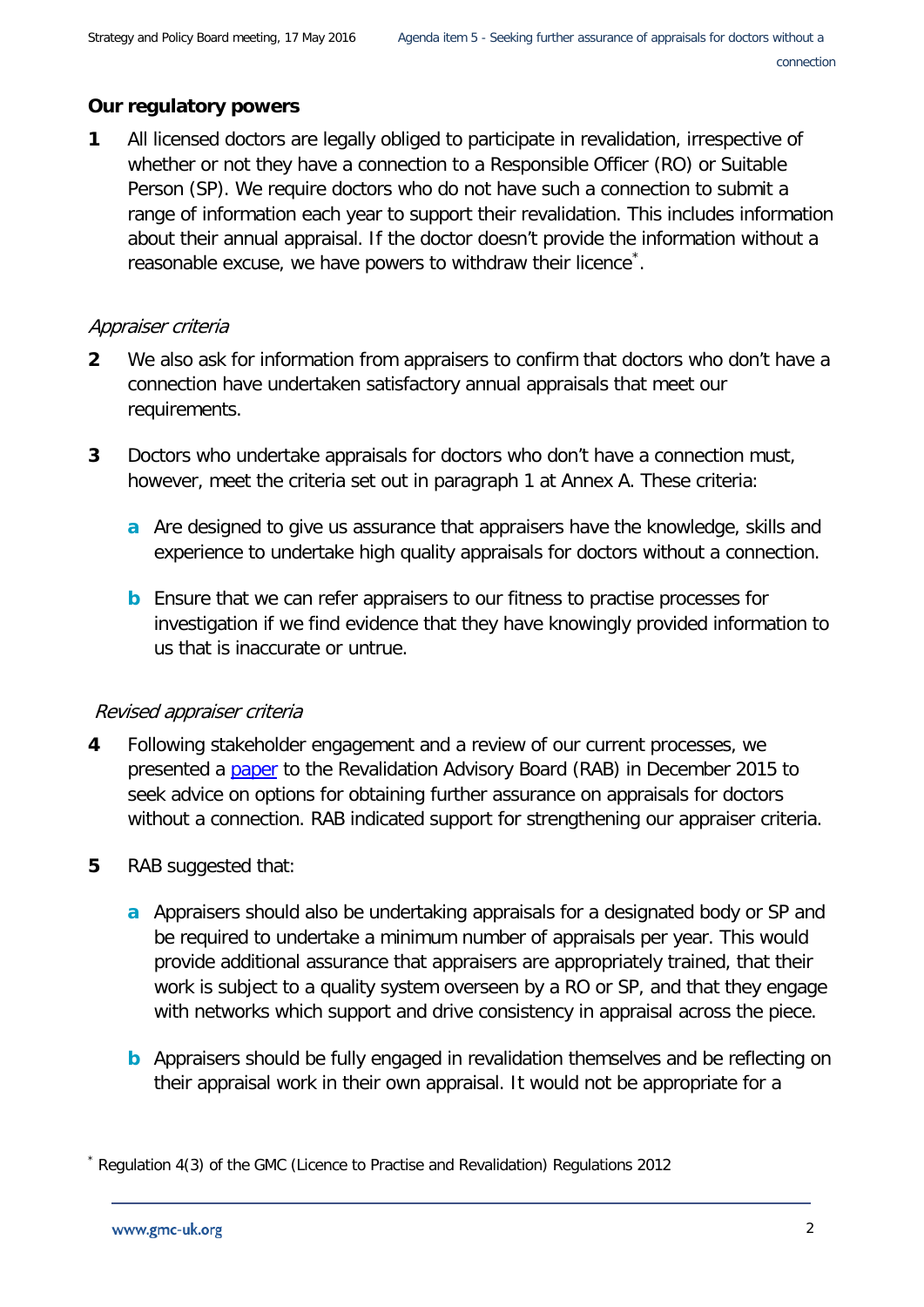doctor who was not fully participating in their own whole practice appraisal to be appraising another doctor for revalidation.

**6** Having reflected on RAB's advice, we are proposing to introduce the additional appraiser criteria in paragraph 2 at Annex A.

#### Next steps

- **7** Subject to the Board's endorsement of the proposed additional criteria, we will:
	- **a** Update the information we provide for doctors who don't have a connection and for their appraisers so that they are aware of the new criteria.
	- **b** Update our processes and revalidation documents, including the declaration we require appraisers to complete. By signing the declaration, appraisers will confirm that they meet the new criteria.
	- **c** Communicate the changes so that doctors can take appropriate action to find appraisers who meet the new criteria and, therefore, comply with our revalidation requirements.
- **8** We plan to apply the new criteria from 1 September 2016. All doctors who receive the four month statutory notice of their annual submission from the date will need to ensure that their appraisers meet the new criteria. This will ensure that doctors already under notice are not unfairly disadvantaged.
- **9** In addition to strengthening our appraiser criteria, we are planning to explore how we might still further increase our assurance on appraisals for doctors without a connection. This will include whether we develop and introduce an audit process to quality assure these appraisals. We will report back on progress to the Board later in 2016.